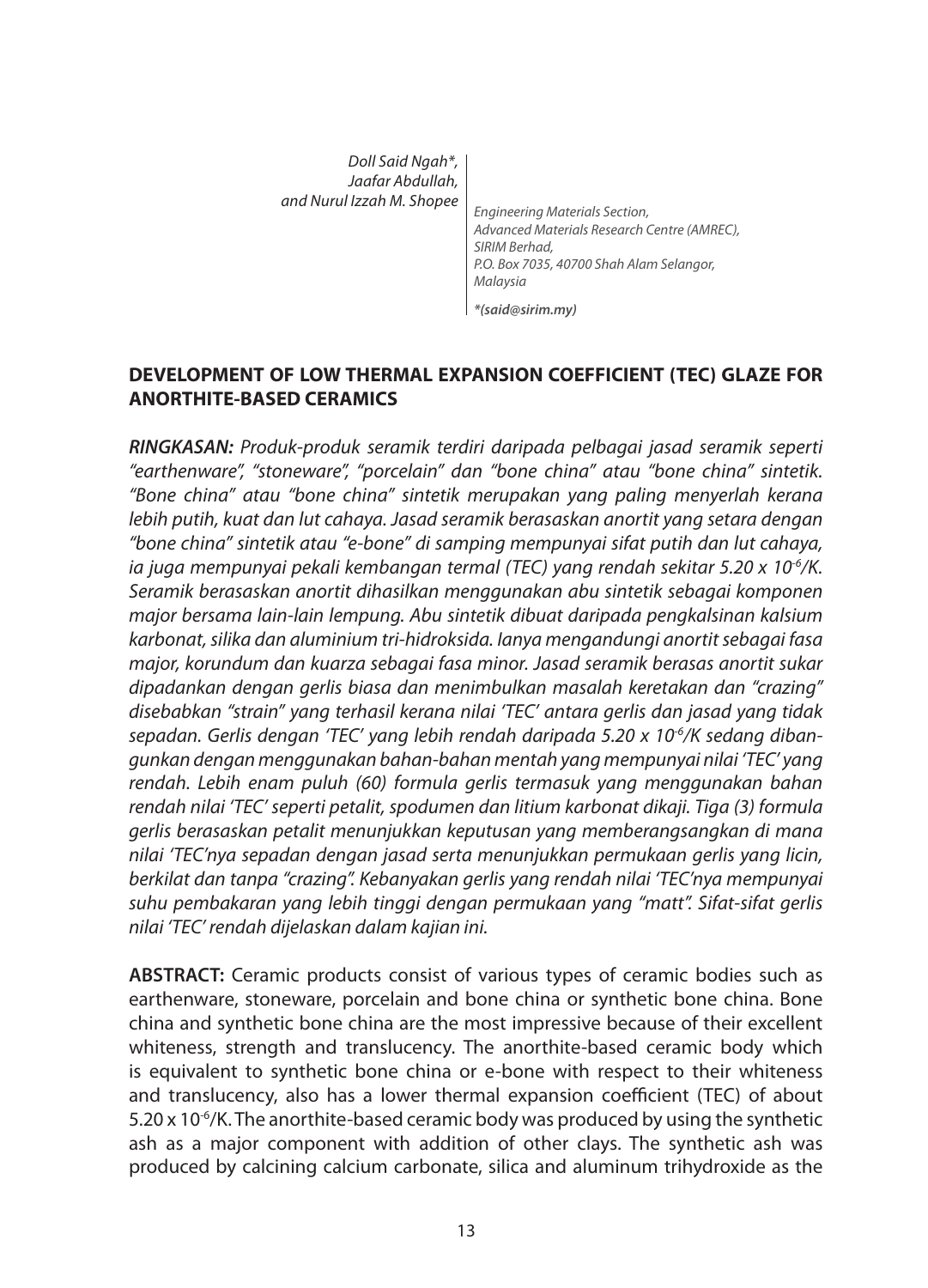starting materials. It contains anorthite as the major phase and corundum and quartz as the minor phases. The anorthite-based ceramic body has difficulty to suit with the ordinary glaze. Cracking and crazing problem caused by strain effect due to the TEC mismatch of the glaze and the body are common. A low TEC glaze of less than 5.20 x 10<sup>-6</sup>/K is being developed to suit the anorthite-based ceramics body by introducing low TEC glaze materials. More than sixty (60) glaze formulations including those using low TEC materials such as petalite, spodumen and lithium carbonate were studied. Three (3) petalite-based glaze formulas have shown promising results where their TEC values matched that of the body, with smooth and shining surface without crazing. Majority of the lower TEC glazes tend to have high firing temperature with matt surface. The properties of the low TEC glazes are described in this study.

Keywords: Petalite, anorthite, synthetic bone ash, synthetic bone china and thermal expansion

# **INTRODUCTION**

Naturally, anorthite (CaAl<sub>2</sub>Si<sub>2</sub>O<sub>8</sub>) is the end member of plagioclase feldspar with a relatively low density of 2.76 gcm-3 (*Gautron et al.*, 1996). Anorthite has triclinic, orthorhombic and hexagonal form. Tri-clinic phase is the most stable at all temperatures (*Hong et al.*, 1999) but all phases can be synthesized in the laboratories. Several of anorthite synthesis methods using various starting materials and process were reported (Kobayashi and Kato, 1994, Chen and Shang, 1997). Ceramic products consist of various types of ceramic bodies such as earthenware, stoneware, porcelain and bone china or synthetic bone china. In terms of appearance, bone china and synthetic bone china are the most impressive because of their better whiteness, strength and translucency.

Capoglu and Messer (2004) have worked on low-clay whiteware using coarse and fine chammotte (prefired material) and clay to design the body of white, translucent, high strength and low thermal coefficient of  $4.7 \times 10^{-6}$ /C. Capoglu and Kutbay (2002) studied the rheological and slip casting behaviour of low-clay containing translucent whiteware and found that it was possible to produce the body by slip casting technique with assistance of deflocculant and binder.

The anorthite-based ceramic body which is equivalent to synthetic bone china or e-bone with respect to their high degree of whiteness and translucency, also has a lower thermal expansion coefficient (TEC) of about 5.20 x 10-6/K (Doll Said and Saidin, 2007). The anorthite-based ceramic was formulated using 80 % synthetic bone ash or pre-fired material, which was locally produced, as a major component together with 12 % clay and 8 % fluxing material. The body is composed of anorthite and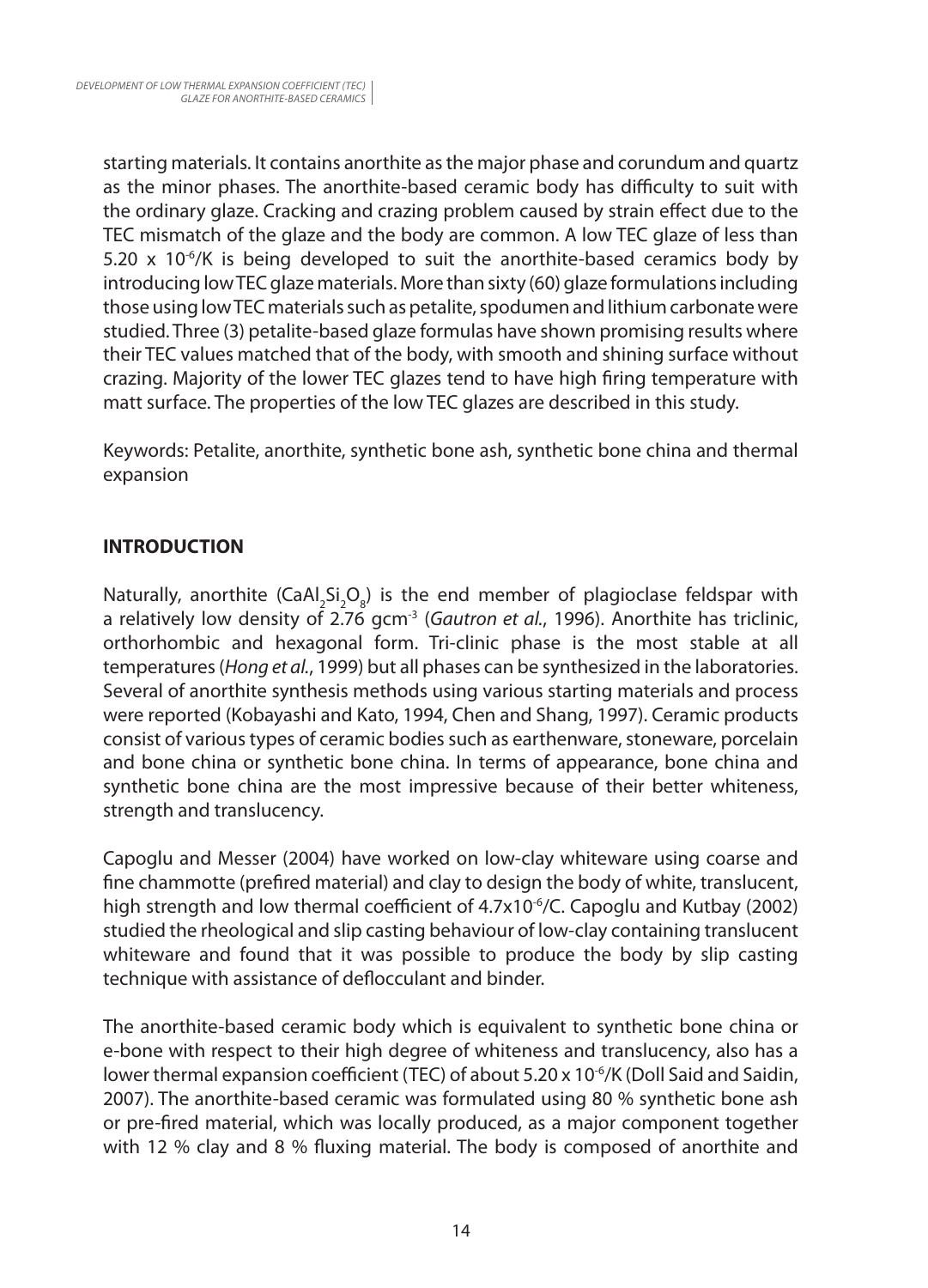corundum as a major phase with cristobalite, mullite and glass as minor phase. It was designed to reduce the problems of anisotropic shrinkage and also to be stronger, more translucent and whiter, with similar appearance to bone china.

Glazes are used on a wide diversity of ceramic products and can be regarded as a form of decoration. Essentially, a glaze is a continuous layer of glass, coating the ceramic surface that provides a hard, non-absorbent, impermeable, easily clean surface and allows for variety of colours and surface textures (Watson, 1980). Besides enhancing the aesthetic-artistic worth of the finished ceramic product, it also adds strength to the ware and helps prevent chipping.

Three important elements in glaze are silica, flux and refractory. Silica is the principal glass forming material. Silica alone would form a glaze, but its melting point is high, about 1700°C. To lower the high melting point of silica, flux materials must be added. Flux is a compound of which gives the effect of lowering the melting point of the glaze. In fact, a better melt is obtained if more than one flux is used (Ryan and Radford, 1987). The flux materials for this glaze are ZnO from zinc oxide, CaO from calcium carbonate, K<sub>2</sub>O from feldspar, Al<sub>2</sub>O<sub>3</sub> from feldspar and SiO<sub>2</sub> from silica and feldspar.

Glaze has direct influence upon the mechanical strength of the ceramic body which is glazed. Every failure of bodies always appears first on the surface. The state of the body is determined by the nature of its surface. The effect of glaze on body strength can be considered by chemical and physical factors. Chemical factor is the relationship between chemical composition of glaze and body. The physical factor is the effect of thermal coefficients of glaze and body. The linear thermal coefficient of expansion is the change of length per unit temperature (Dinsdale, 1993). The value of thermal expansion coefficient represents the degree to which a glaze will expand and contract in firing process. It is an indicator of amount of crazing (or shivering) which might be expected of glaze fired on particular body. In an ideal state, if the glaze and the body has equal coefficient of thermal expansion, the glaze and the body will have the same amount of expansion. However, if moisture expansion occurs due to the penetration of moisture into porous body, the glaze will eventually craze. If the glaze expands more than the body, the glaze will shrink more than the body and results in tensile stress on cooling. The stress will cause crazing on glaze and reduced mechanical strength. If the glaze has lower expansion than the body, the glaze contracts less than the body and result in compression on cooling. If the compression stress is high, the phenomena of "shivering" occurs where the glaze peels-off from the edge of the ware. If the glaze has a slightly lower coefficient of thermal expansion than the body, the glaze will be in compression and the strength improved.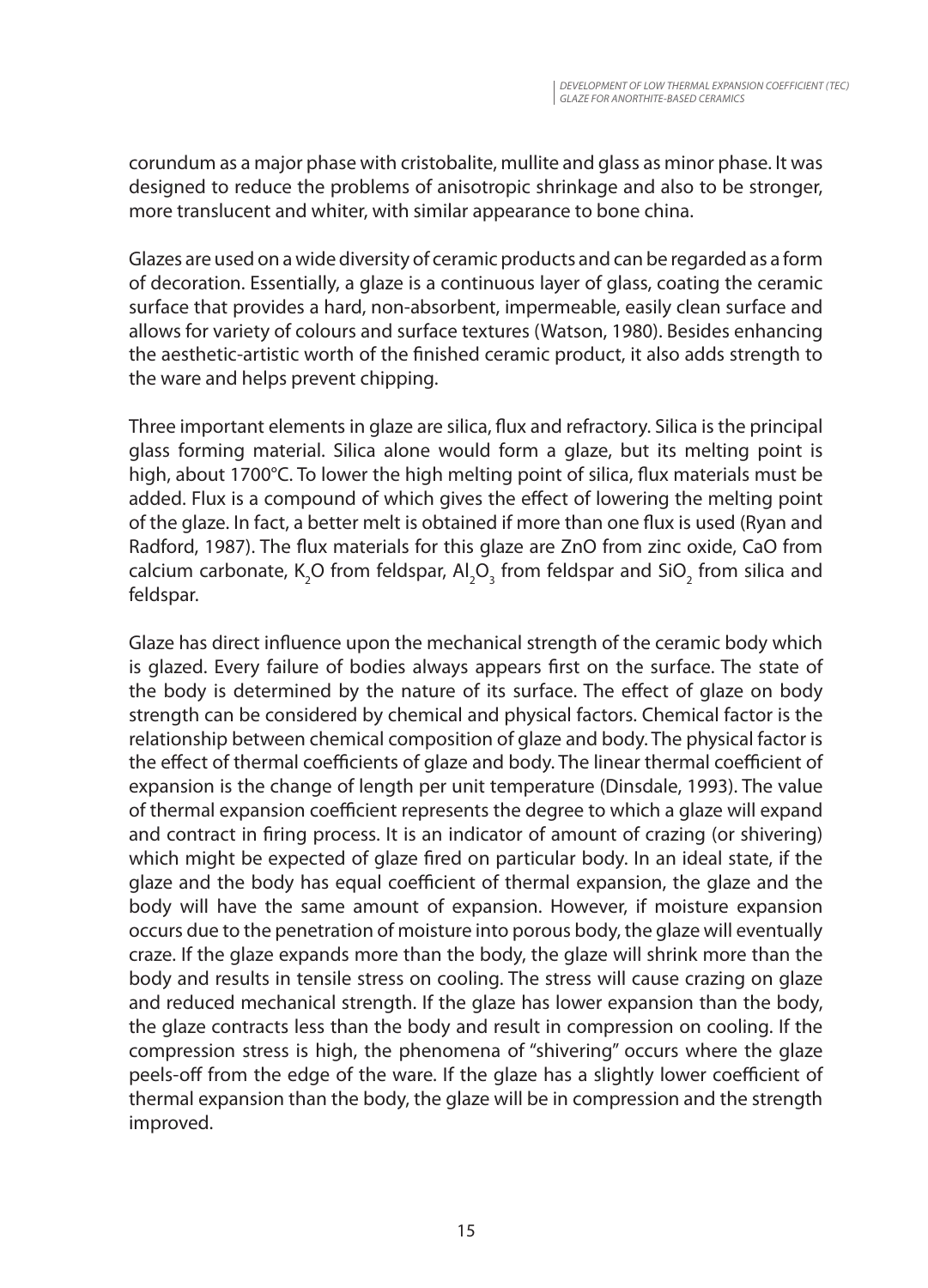Since the anorthite-based ceramic body has an average value of low thermal expansion coefficient of about 5.20 x 10<sup>-6</sup>/K (at 100 °C to 1200 °C), it has difficulty to match with the ordinary glaze. Cracking and crazing problem caused by strain effect due to the TEC mismatch of the glaze and the body are common.

The present study is to develop low thermal expansion coefficient glaze of less than 5.20 x 10-6/K designed for the anorthite-based or synthetic bone china body by using low thermal expansion coefficient materials such as petalite, spodumen and lithium carbonate. Petalite is a compound of lithium-aluminum-silicate that has low thermal expansion coefficient.

More than sixty (60) glaze formulations using various low thermal expansion coefficients materials were studied. Three (3) petalite-based glaze formulas showed promising results where their TEC values matched that of the body, with smooth and shining surface without crazing. The properties of the low TEC glazes are described in this paper.

## **MATERIALS AND METHOD**

The materials used in formulating the glaze were zinc oxide, calcium carbonate, potash feldspar, silica, petalite, aluminum, magnesium carbonate, kaolin and talc as listed in Table 1.

| No.            | Materials                   | Origin   | Supplier         |
|----------------|-----------------------------|----------|------------------|
| 1              | Zinc oxide (Readseal)       | China    | Concord Chemical |
| 2              | Calcium Carbonate (UNICO)   | Malaysia | Concord Chemical |
| 3              | Potash Feldspar (Thunitak)  | India    | Concord Chemical |
| 4              | Silica (SM325)              | Malaysia | Sibelco          |
| $\overline{5}$ | Petalite (Standard)         | Zimbabwe | Concord Chemical |
| 6              | Alumina (Martoxid)          | Germany  | Concord Chemical |
| 7              | Magnesium carbonate (light) | China    | Concord Chemical |
| 8              | Kaolin (CKI)                | Malaysia | Concord Chemical |
| 10             | Talc                        | China    | Concord Chemical |

**Table 1.** List of raw materials used in glaze formulation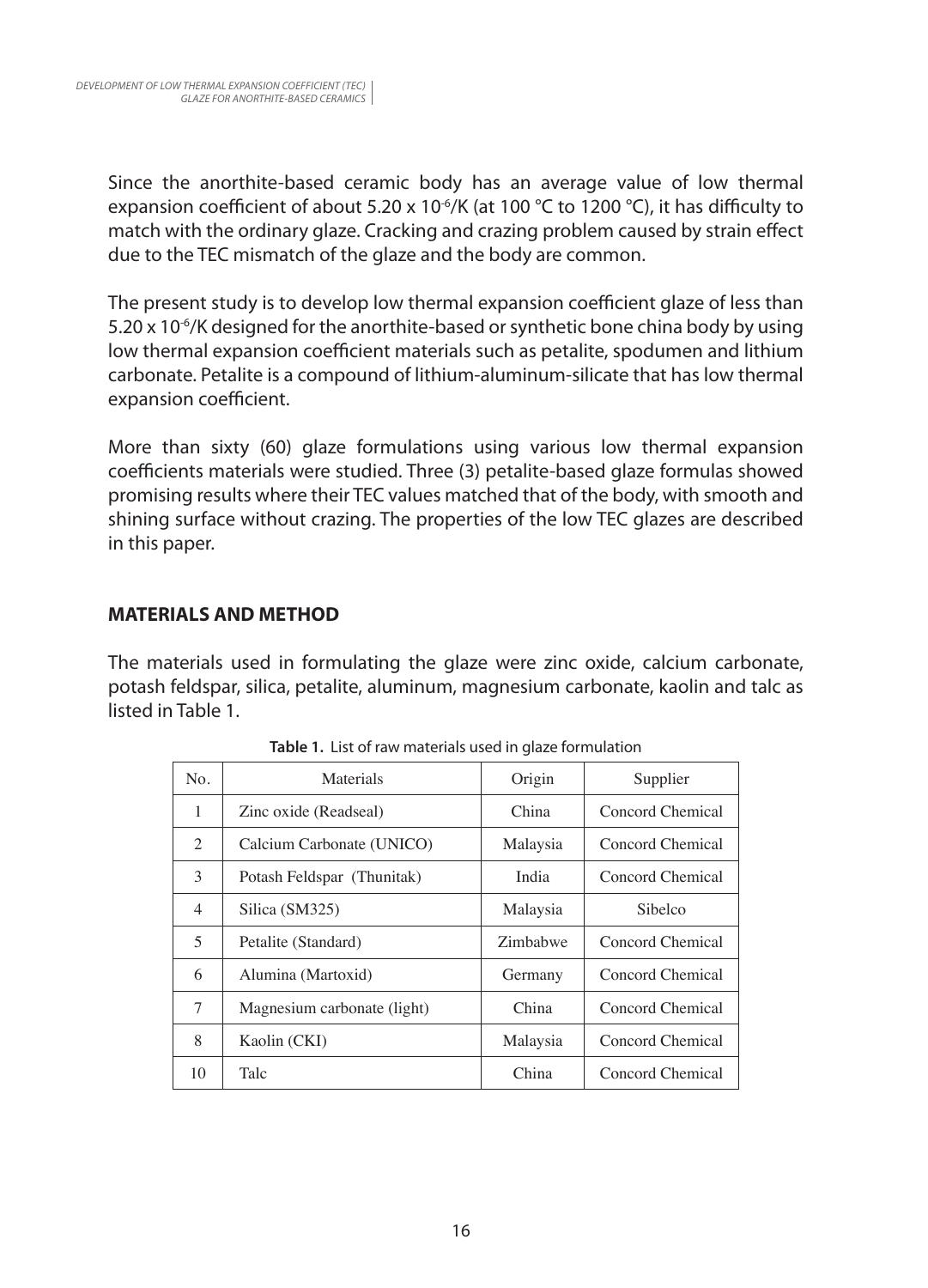The key raw materials chemical composition is shown in Table 2. Chemical analysis of the glaze key materials were conducted using Shimadzu X-ray Fluorescence Spectrometer. Petalite material chemical content was received from the supplier.

Test specimens of anorthite-based body with size of 4 cm x 4 cm x 3 cm were prepared by slip casting technique. The specimens were dried first before being fired at 1300 °C for 1 hour.

| Composition<br>$(\%)$ | <b>Zinc Oxide</b><br>(ZnO) | Calcium<br><b>Carbonate</b><br>(CaCO <sub>3</sub> ) | Potash<br>Feldspar<br>$(K_2O.AI_2O_3.$<br>6SiO <sub>2</sub> | <b>Silica</b><br>(SiO <sub>2</sub> ) | <b>Petalite</b><br>$(Li2O4O3$ .<br>8SiO <sub>2</sub> | Kaolin<br>$(Al2O3$ .6SiO.<br>2H <sub>2</sub> O |
|-----------------------|----------------------------|-----------------------------------------------------|-------------------------------------------------------------|--------------------------------------|------------------------------------------------------|------------------------------------------------|
| SiO <sub>2</sub>      |                            | 0.01                                                | 65.32                                                       | 99.7                                 | 77.0                                                 | 78.3                                           |
| Al2O3                 |                            | 0.01                                                | 18.26                                                       | 0.16                                 | 17.5                                                 | 17.4                                           |
| K2O                   |                            | 0.02                                                | 11.52                                                       | 0.01                                 |                                                      | 0.22                                           |
| Na <sub>2</sub> O     |                            | 0.11                                                | 2.58                                                        | 0.11                                 |                                                      | 2.21                                           |
| TiO <sub>2</sub>      |                            | 0.01                                                | 0.01                                                        | 0.05                                 |                                                      | 0.07                                           |
| Li2O                  |                            |                                                     |                                                             |                                      | 4.30                                                 |                                                |
| ZnO                   | 99.5                       |                                                     |                                                             |                                      |                                                      |                                                |
| Fe2O3                 | 0.01                       | 0.09                                                | 0.19                                                        | 0.11                                 |                                                      | 0.37                                           |
| PbO                   | 0.05                       |                                                     |                                                             |                                      |                                                      |                                                |
| CdO                   | 0.01                       |                                                     |                                                             |                                      |                                                      |                                                |
| CaO                   |                            | 54.78                                               | 0.74                                                        |                                      |                                                      | 1.23                                           |
| MgO                   |                            | 1.13                                                | 0.62                                                        | 0.01                                 |                                                      | 0.18                                           |
| Other oxides          | 0.43                       |                                                     |                                                             |                                      | 0.30                                                 |                                                |
| LOI                   |                            | 43.8                                                | 0.77                                                        | 0.01                                 | 0.90                                                 | 9.22                                           |

**Table 2.** List of raw materials used in glaze formulation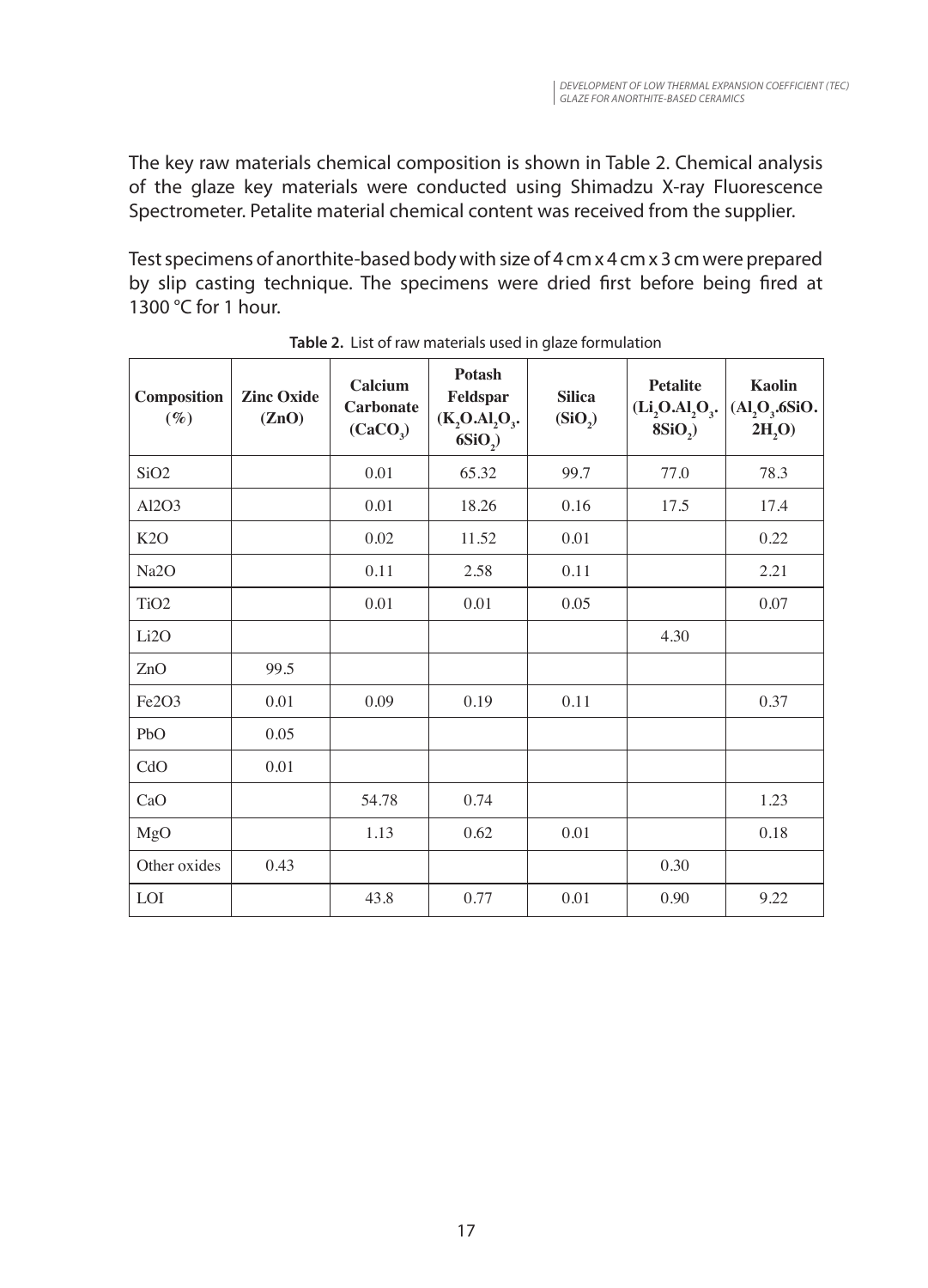Fifty six various glaze formulations were prepared from the following three groups: (1), (2) and (3). Twenty lime-based glaze formulations from Group 1, denoted as LG 01 to LG 20 were prepared by varying the mole equivalent of alumina and silica as follows:

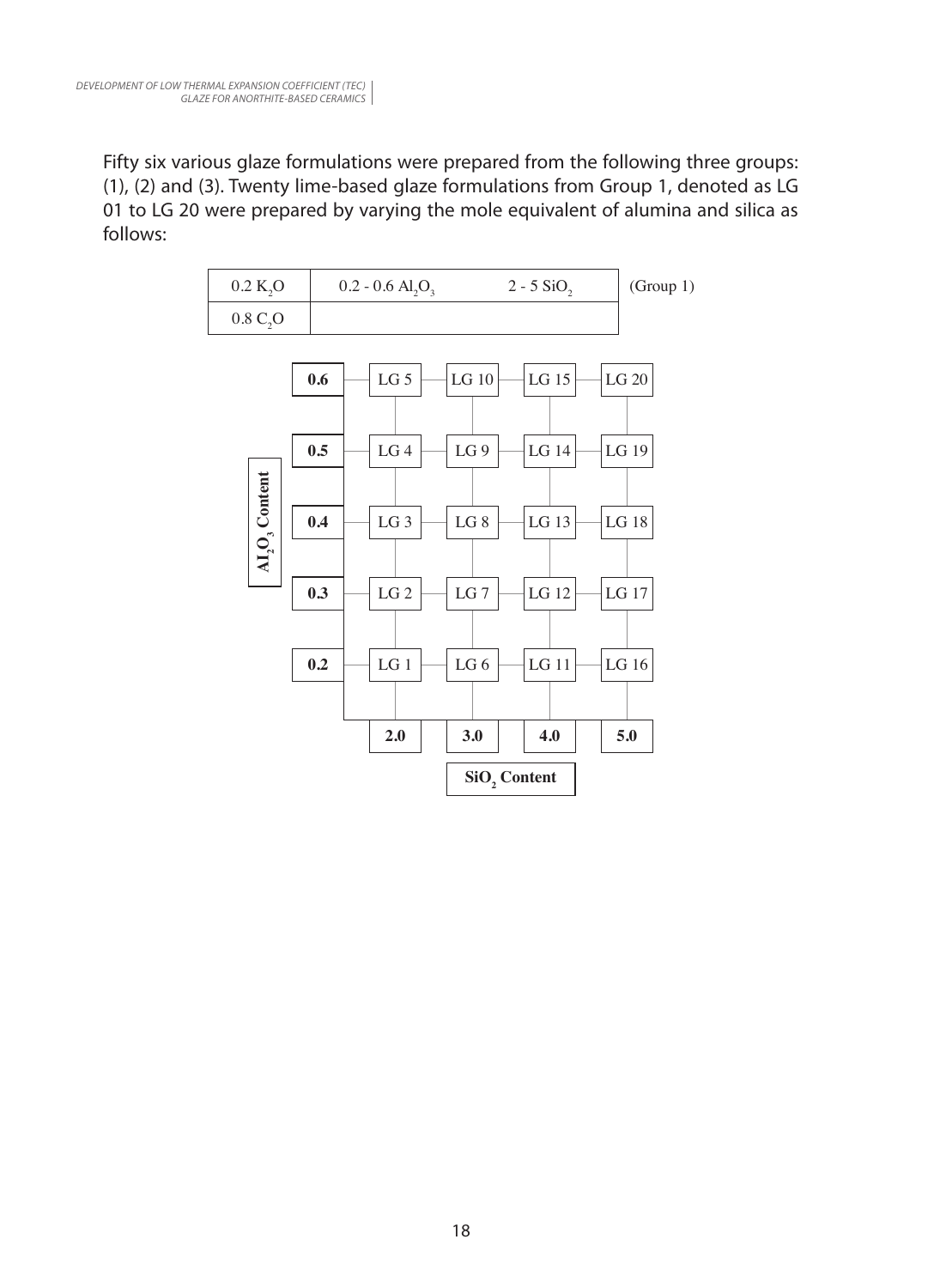Twenty zinc-based glaze formulations with petalite and limestone from Group 2, denoted as SP 01 to SP 20 were prepared by varying the mole equivalent of alumina and silica as follows:



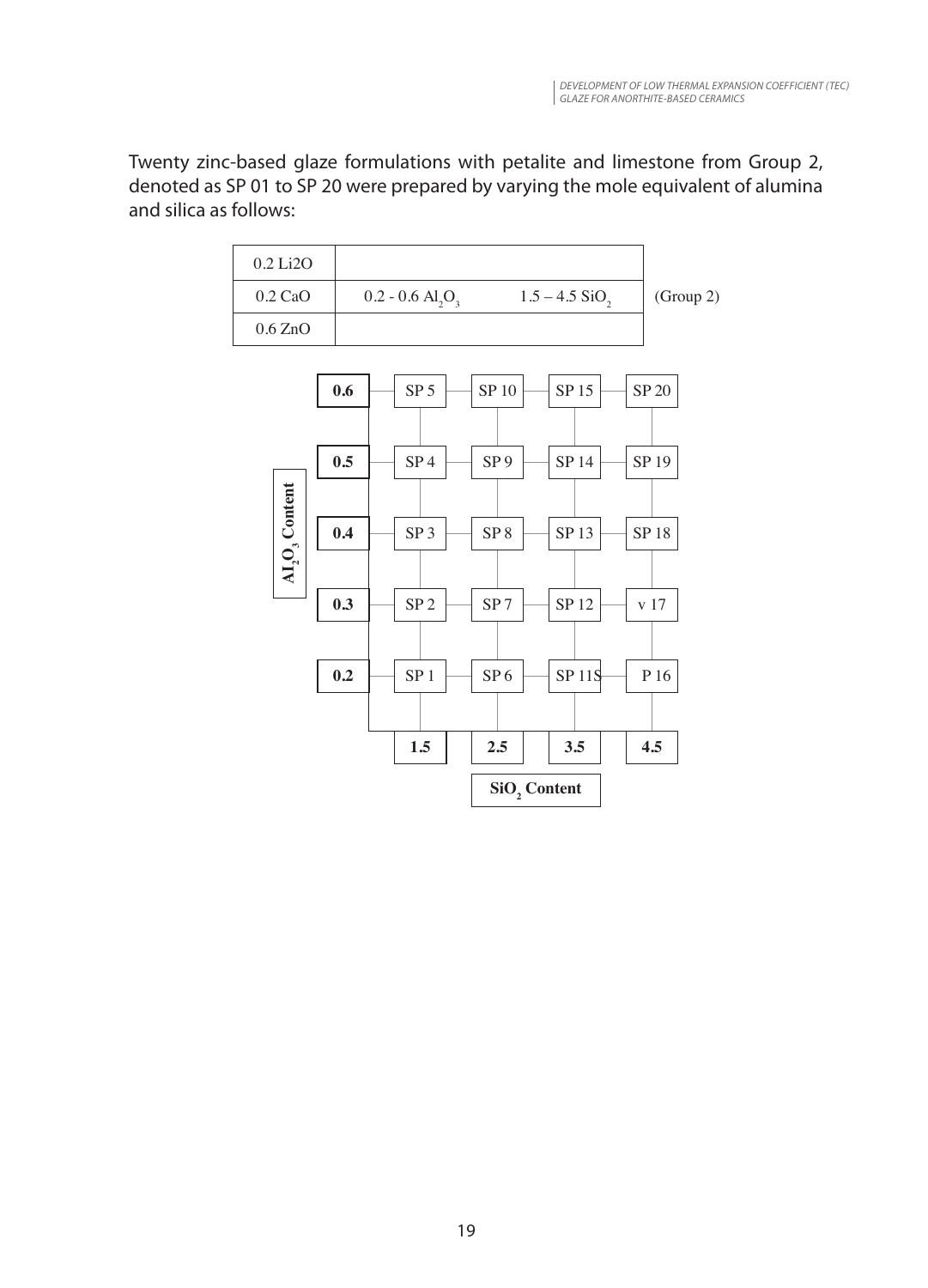Another 16 formulations of zinc-based glaze with petalite, limestone and magnesium carbonate from Group 3, denoted as SG 01 to SG 16 were prepared by varying the mole equivalent of alumina and silica as follows:



The glazes were prepared by milling the raw glaze materials in the jar mill. The specific gravities were maintained at about 1.6 and the viscosity of the glazes was adjusted by addition of deflocculant. After ageing for an overnight, the glazes were applied by dipping the anorthite-based body specimens. After the specimens had dried, they were fired at 1280 °C for 30 minutes. Out of 56 glazed body specimens, some showed an acceptable glaze appearance but with the crazing effect.

In order to overcome the problem of crazing, the theoretical TEC values of the formulated glazes were calculated using their oxide component, TEC values obtained from literature and using INSIGHT software. Only glazes with TEC values below the body TEC values, 5.20x10<sup>-6</sup>K<sup>-1</sup>, were considered and prepared. These constitute another 8 additional formulations and denoted as P-1 to P-8 as shown in Table 3: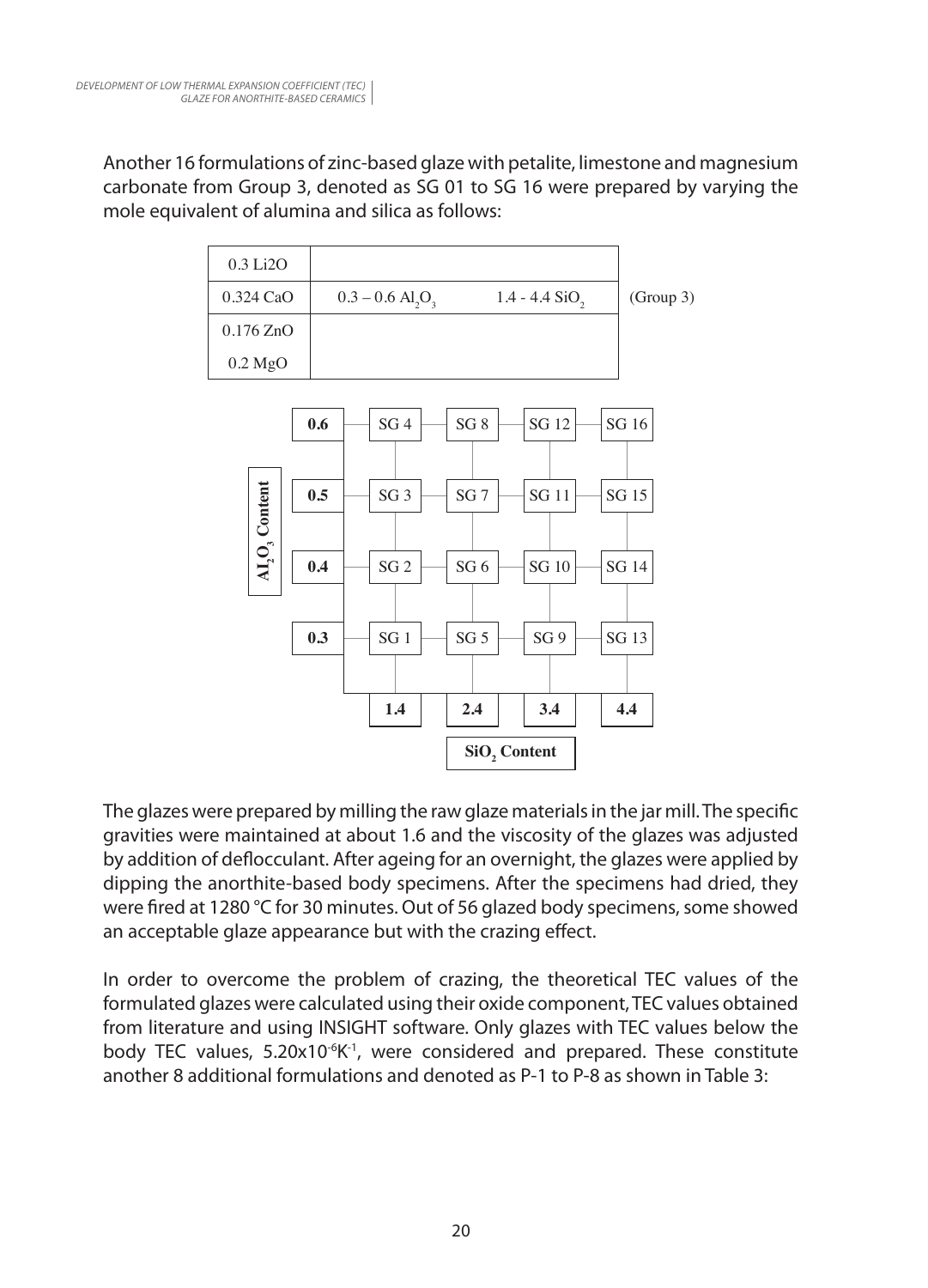| <b>Oxides</b>                         | $P-1$ | $P-2$ | $P-3$ | $P-4$ | $P-5$ | $P-6$ | $P-7$ | $P-8$ |  |
|---------------------------------------|-------|-------|-------|-------|-------|-------|-------|-------|--|
| (mole equivalent)                     |       |       |       |       |       |       |       |       |  |
| Li <sub>2</sub> O                     | 0.42  | 0.34  | 0.56  | 0.27  | 0.41  | 0.16  | 0.14  | 0.41  |  |
| MgO                                   | 0.08  |       | 0.27  | 0.39  | 0.39  | 0.46  | 0.41  | 0.03  |  |
| ZnO                                   | 0.50  | 0.52  |       |       |       |       | 0.40  | 0.44  |  |
| CaO                                   |       | 0.14  | 0.09  | 0.22  | 0.17  | 0.25  | 0.03  | 0.09  |  |
| K, O                                  |       |       | 0.08  | 0.04  | 0.01  | 0.04  |       | 0.02  |  |
| Na, O                                 |       |       |       | 0.08  | 0.018 | 0.09  |       | 0.01  |  |
| $\text{Al}_2\text{O}_3$               | 0.55  | 0.57  | 0.85  | 0.73  | 0.57  | 0.73  | 0.17  | 0.66  |  |
| SiO <sub>2</sub>                      | 3.55  | 3.69  | 7.15  | 7.90  | 4.32  | 7.90  | 4.00  | 4.39  |  |
| Calculated TEC<br>$(x 10^{-6}K^{-1})$ | 4.95  | 5.13  | 4.57  | 4.57  | 4.50  | 4.78  | 4.39  | 4.99  |  |

**Table 3.** Glaze formulation according to oxides mole equivalent

The glazes P-1 to P-8 were prepared, applied and fired by the same method as the previous glazes. Out of 8 glazed specimens, only P-1, P-2 and P-3 showed an acceptable result when fired at 1280 °C where they can create suitable glaze coating layer on the body as shown in Figures 1 to 6.

As only glazes P-1, P-2 and P-3 showed acceptable results, more amount of these glazes were prepared to study further on the method of application onto the prototype products. The suitable thickness of the glazes applied before and after firing was monitored by measuring the glaze thickness gauge (before fired) and also by Scanning Electron Microscopy (SEM) for the fired thickness. These glazes were characterized by measuring their actual thermal expansion coefficient, thermal shock resistant and the microstructure. The surface morphology and cross section microstructure were observed by using SEM. Out of three glazes, the P-1 glaze showed the best surface appearance with smooth and shine surface. Glaze P-2 and P-3 showed the smooth surface but was less shinny and developed crystallite structure. Thermal shock test was conducted only on Glaze P-1 (best surface) by heating the specimens from 30 °C to 250 °C with the interval of 50 °C in the oven. The heated specimen was then quenched in cold water at room temperature and the surface properties observed. If no crack was observed, the test was repeated at every interval temperature until the cracks phenomena occur.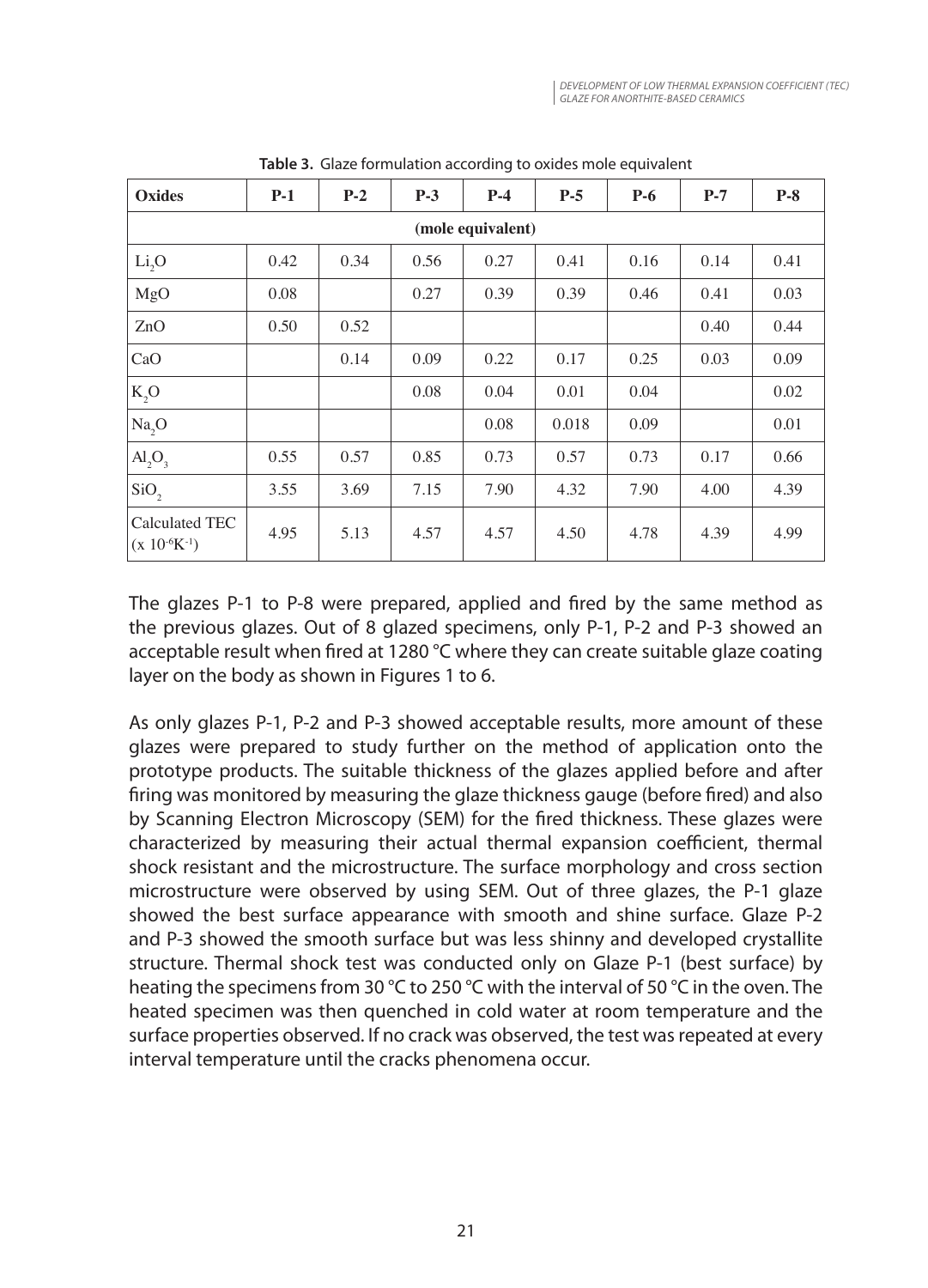The TEC of the glaze samples were prepared by melting it in the alumina crucibles at 1500 °C to 1550 °C in a glass-melting furnace. The molten glazes were then poured into rectangular shaped graphite mould. While the molten glazes had cooled slightly and hardened in the mould, they were immediately transferred into an annealing furnace operating at 500 °C to 600 °C for at least one hour before further cooling to room temperature. After they had cooled, the samples were cut to 1 mm by 1 mm by 20 mm for thermal expansion coefficient test at temperature ranging from 100 °C to 700 °C using Linseis L75/1550 Dilatometer at heating rate of 10 °C/min. Thermal expansion coefficient of the anorthite-based body was also measured.

# **RESULTS AND DISCUSSION**

The formulated glaze P-1, P-2 and P-3 showed reasonably good results where their surface were matured and smooth without cracking problem after being fired at 1280 °C for 30 minutes. Glaze P-4, P-5, P-6, P-7 and P-8 although did not crack but at the same firing temperature, their surface appearance were matt and rough as they were underfired. SEM micrograph shows that Glaze P-1 (Figure 1) showed the best surface appearance; smooth shiny and the glaze spread-out evenly. The surface of Glaze P-2 (Figure 3) was smooth but less shiny with some pinholes. Glaze P-3 (Figure 5) surface was smooth but matt and with more fine pin-holes. Both Glaze P-2 and P-3 showed the development of crystallite structure.



*Figure 1. Glaze P-1 surface appearance fired at 1280 °C. Magnification 500x*



*Figure 2. Cross section at glaze-body interface of glaze p-1 fired at 1280 °C. Magnification: 100x*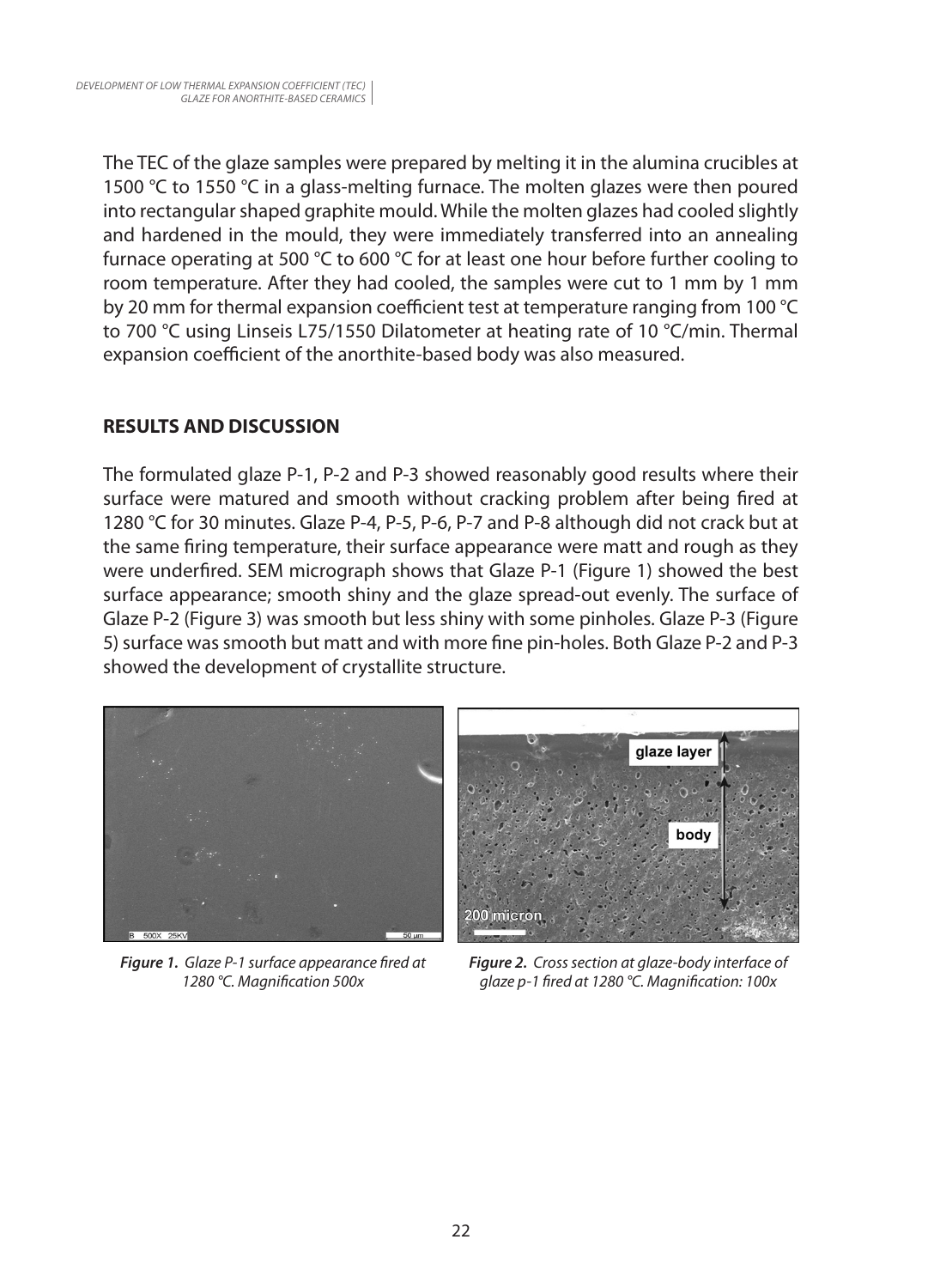

*Figure 3. Glaze P-1 surface appearance fired at 1280 °C. Magnification 500x*



*Figure 4. Cross section at glaze-body interface of glaze P-1 fired at 1280 °C. Magnification: 100x*

SEM micrographs of the cross section at the glaze-body interface showed that glaze P-1 (Figure 2) was denser and fully melted to form smooth and matured surface. Glaze P-2 (Figure 4) and P-3 (Figure 6) contained more pores and had not fully melted. This showed that they were not fully matured and need to be fired at a higher temperature.

Thickness of glaze and application technique influenced the fired surface behavior. Cracking problem can be avoided by controlling the glaze thickness (P-1 to P-8) of less than 200 µm (0.2 mm) during application by spraying or dipping technique onto the biscuits body.



*Figure 5. Glaze P-1 surface appearance fired at 1280 °C. Magnification 500x*



*Figure 6. Cross section at glaze-body interface of glaze P-1 fired at 1280 °C. Magnification: 100x*

Figure 7 showed that the fired thickness of the glaze (P-1) of less than 100 µm (or less than 200 µm before firing) could avoid the glaze from cracking. Thermal shock resistant test on Glaze P-1 result showed that the glaze could stay at temperatures up to 200 °C before it started to crack (Figure 7).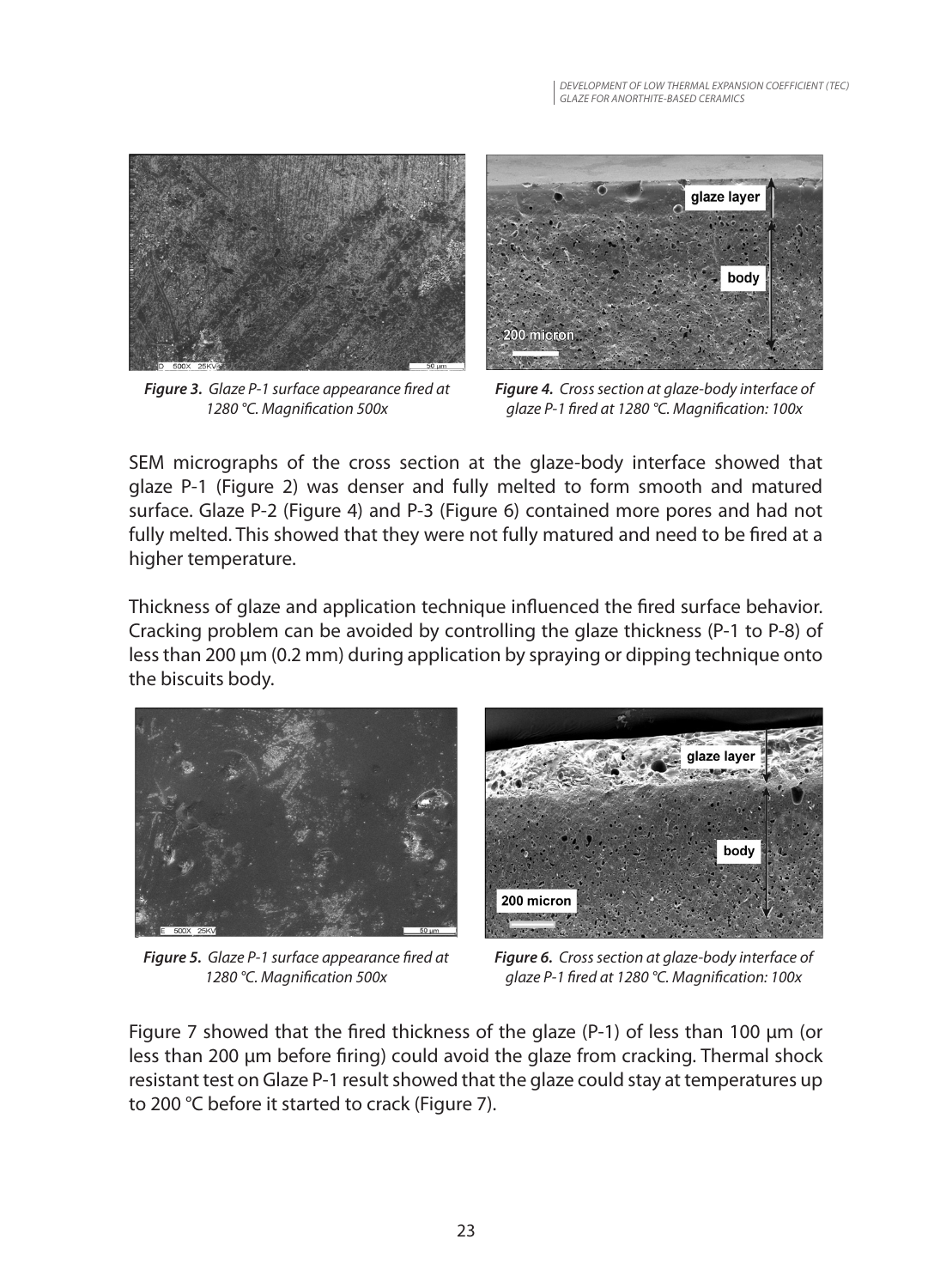The results of thermal expansion coefficient of glazes and the anorthite-based body are shown in Figure 8. The average values of thermal expansion coefficient at 30 °C to 700 °C of glaze P-1 was 5.12 x 10<sup>-6</sup>/K and the glaze P-2 was 4.72 x 10<sup>-6</sup>/K, while the TEC of the anorthite-based body at temperature range 30 °C to 1200 °C was 5.20  $\times$ 10-6/K. TEC of glaze P-3 cannot be measured because the test specimen cannot be prepared as the sample cannot be fully melted at 1500 °C and was too viscous to pour.



*Figure 7. SEM image for 0 wt. % of Silica in Si-BCP after immersion in SBF*

Plot of coefficient of thermal expansion against sintering temperature of glazes P-1, P-2 and anorthite-based ceramic body is shown in Figure 8. On cooling state, at temperatures of 550 °C (point A) and 300 °C (point B) respectively, both glazes P-1 and P-2 have their thermal expansion coefficient values turning to below the value of the body. At temperatures about 100 °C to 200 °C (point C) for both glazes P-1 and P-2, thermal expansion coefficient values were at the lowest and have the higher thermal shock resistance property as shown by the thermal shock resistant test (Figure 7). But then at temperature of 50  $^{\circ}$ C and below, the thermal expansion coefficient values was drastically increased again above the body thermal expansion coefficient values (point D) to a maximum value of  $7x10^{-6}$ /K. At room temperature (point D), the glaze has potential to crack as it was under strained situation due to the mismatch in thermal expansion coefficient.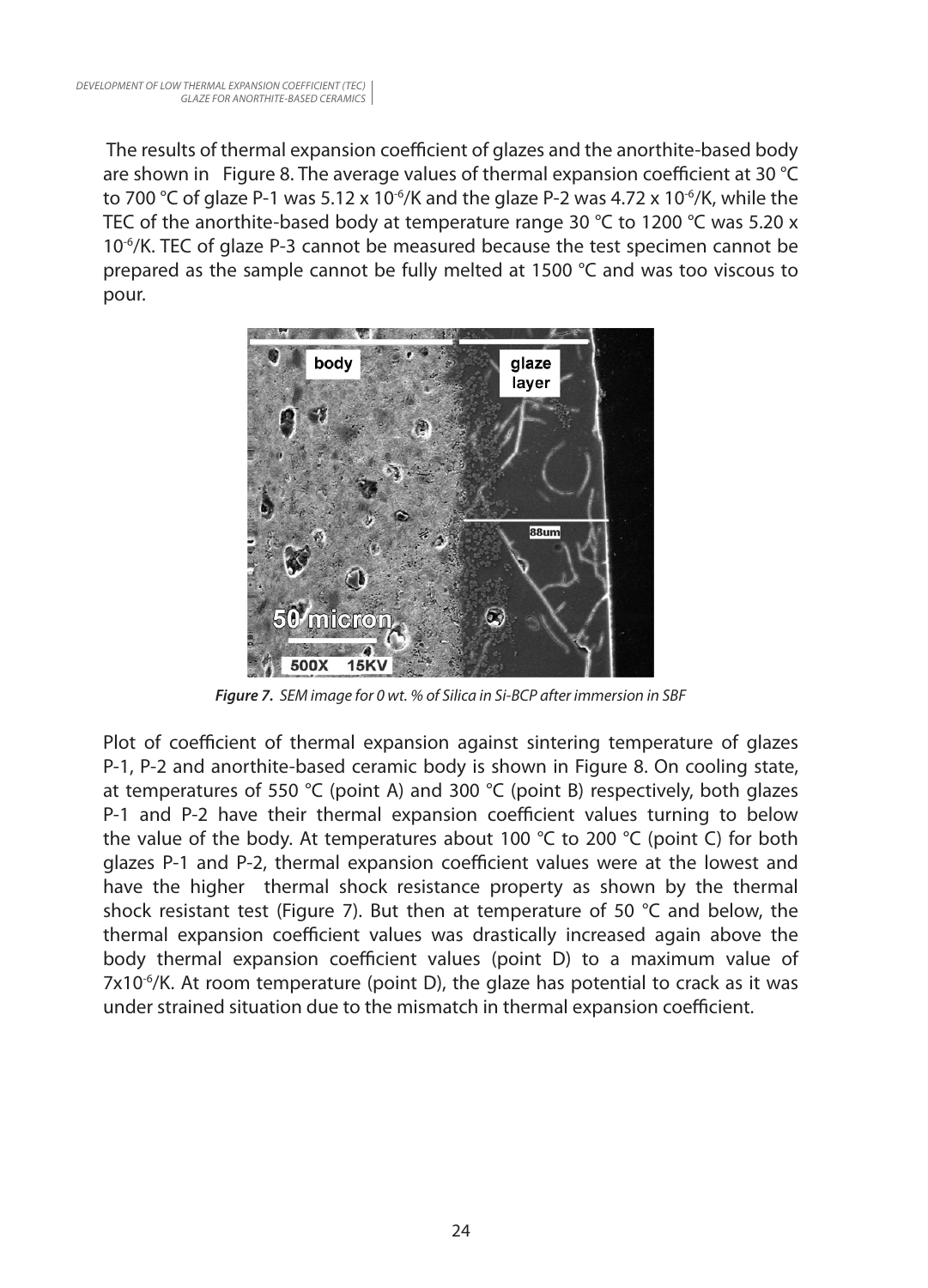

*Figure 8. Plot of coefficient of thermal expansion of glazes and anorthite-based ceramic body at temperature from 30 °C to 700°C and 1200°C*

## **CONCLUSION**

Low thermal coefficient glaze can be prepared by using petalite, zinc oxide, magnesium carbonate, kaolin and silica based materials in glaze P-1 formulation. Glaze P-1 gives the best surface appearance with smooth and shine surface. To overcome glaze cracking problem, the thickness of the glaze applied should be controlled thin, which is less than 200  $\mu$ m (0.2 mm) and apply by spraying or dipping onto the biscuits body.

#### **ACKNOWLEDGEMENT**

The authors would like to acknowledge the Ministry of Science, Technology and Innovation (MOSTI) for the support grant through Science Fund Project No. 03-03- 02-SF0003. The authors also thank Saidin for review and comments; Zaini, Azura, Zulaila, Ahmad Sabata, Zakwan and Mohd Roslan of Ceramics Technology Group of SIRIM Berhad for their help in the experimental work.